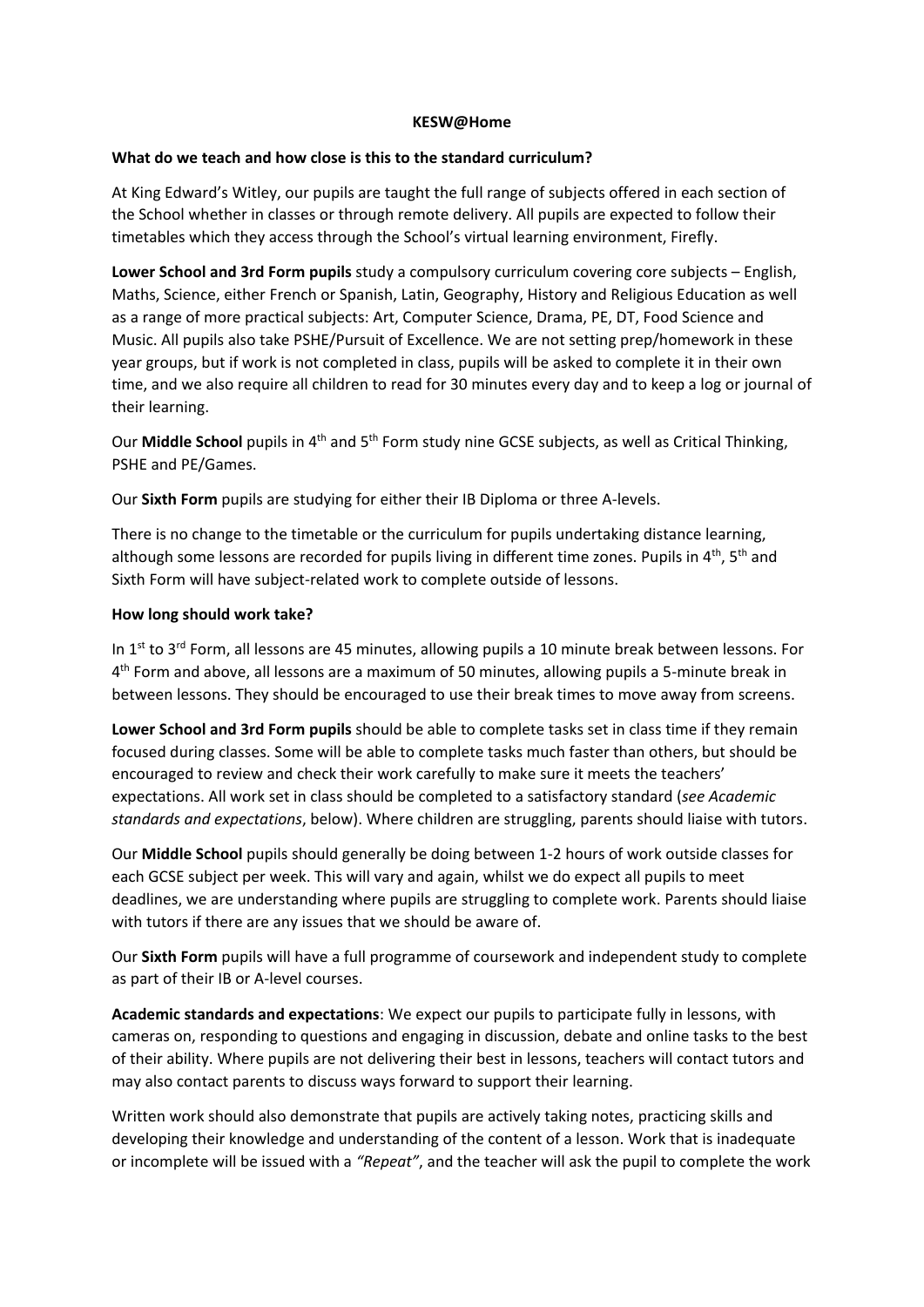to a higher standard with a clear deadline for submission. This may require those pupils in the 1<sup>st</sup> to 3<sup>rd</sup> Forms to complete work out of class time.

Where work is not submitted at all, teachers issue a "*Missing Work notification*". Again, the pupil is expected to complete the work out of lesson time. Pupils are expected to meet all deadlines, but these may be discussed between parents and teachers if a pupil is unwell or unable to complete work for some other reason. Generally, our pupils do strive to produce work to the best of their ability, but where there is consistent underperformance, children and parents may be asked to meet with a subject teacher, tutor or Head of Year to discuss the reasons underlying the underperformance.

# **How does my child access remote classes? What equipment is needed?**

All children need a laptop to access their remote classes with a reliable broadband connection. We deliver lessons using a range of programmes:

- Firefly, the School's virtual learning environment,
- Microsoft Teams, a platform that allows video meetings, phone calls and areas for shared content and individual content,
- Zoom, for meetings and lessons.

Pupils should log onto Firefly every morning. They will find their timetables on their Dashboards, with Tasks and links for Zoom or Teams-based lessons.

More information for parents can be found here[: KESW@Home](https://kesw.fireflycloud.net/keswhome-distance-learning)

For parents and pupils:

- Lower School:<https://kesw.fireflycloud.net/keswhome-distance-learning/lower-school>
- Middle School:<https://kesw.fireflycloud.net/keswhome-distance-learning/middle-school-1>
- Sixth Form:<https://kesw.fireflycloud.net/keswhome-distance-learning/sixth-form>

# **What do I do if our online access at home is unreliable?**

Please contact the IT Helpdesk at [ITHelpdesk@kesw.org](mailto:ITHelpdesk@kesw.org) Our team are standing by to support pupils and their families with technical issues and advice.